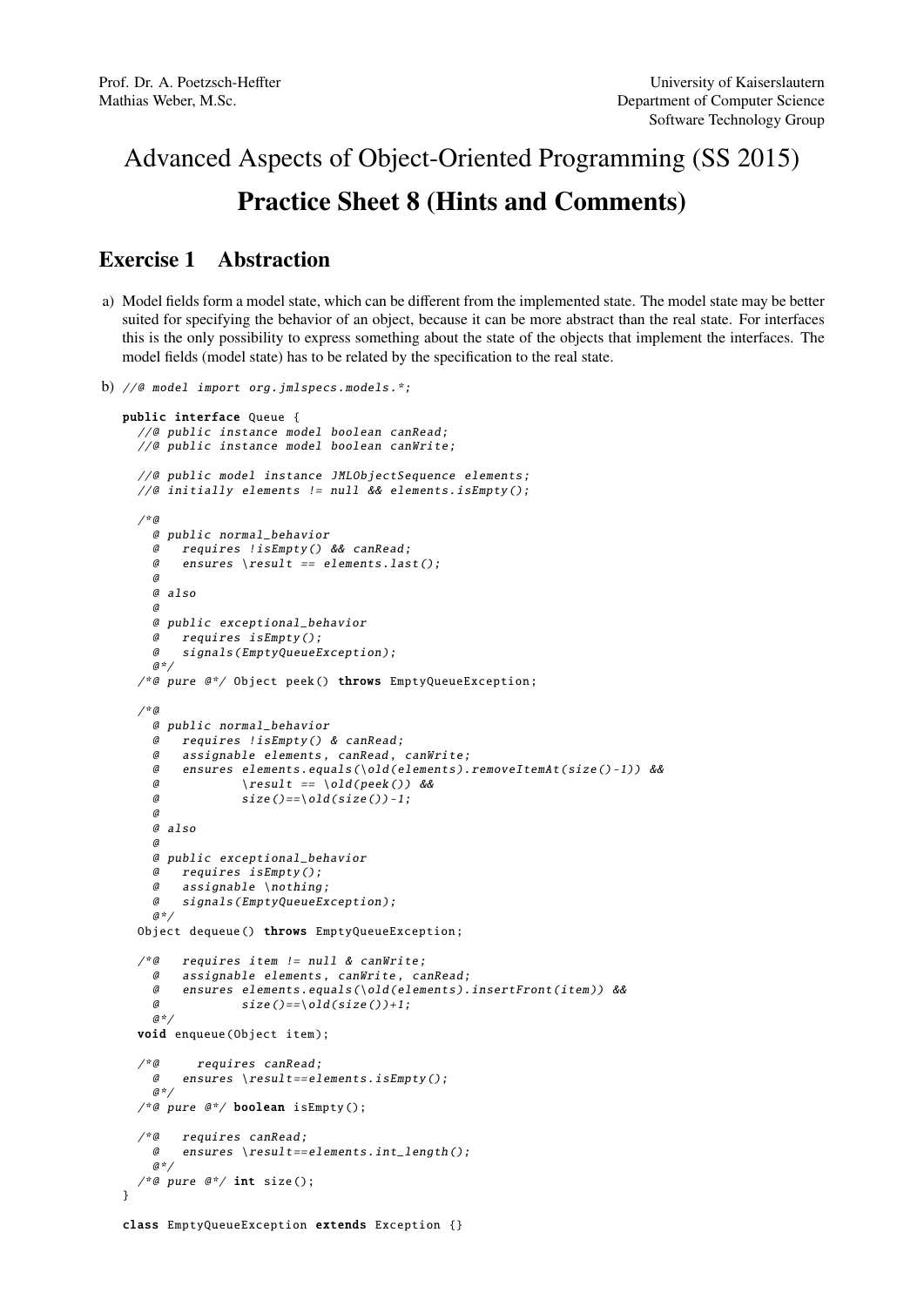c) The method implementation are straightforward, mainly delegate the calls to e. To relate specification and implementation use depends- and represents-clauses.

```
public abstract class Queue {
  private LinkedList<Object> e = new LinkedList<Object>();
  //@ private depends elements <- e
  //@ private represents elements <- JMLObjectSequence . convertFrom (e)
 //@ public model JMLObjectSequence elements;
  ...
}
```
d) Interfaces can not have fields in Java. This is the reason why model fields can not directly be modeled as fields in all cases. Each implementation (class) would have to implement the model field and its representation as a field. The representation gives the expression that has to be executed whenever a component of the representation is changed.

## Exercise 2 Behavioral Subtyping I

- a) JML specifications are inherited by subclasses and classes implementing interfaces. A class inherits the visible invariants of its superclasses (-interfaces). See JML Reference Manual 8.2.4
- b) *A method-specification of a method in a class or interface must start with the keyword also if (and only if) this method is already declared in the parent type that the current type extends, in one of the interfaces the class implements, or in a previous file of the refinement sequence for this type. Starting a method-specification with the keyword also is intended to tell the reader that this specification is in addition to some specifications of the method that are given in the superclass of the class, one of the interfaces it implements, or in another file in the refinement sequence.* JML Reference Manual 9.2 and in the paper "Design by Contract with JML" by Gary T. Leavens and Yoonsik Cheon.
- c) Use the rules to construct the pre- and postconditions for subclasses.

```
public class Child extends Parent {
    //@ requires i \ge 0 || i \le 0//@ ensures (\Delta(i)=0) \Rightarrow \dagger => (i)& ( \old(i<=0) \implies \result &lt;= i);int m(int i) \{ \ldots \}}
```
A call to Child.m with  $i = 0$ , means that both parts of the precondition are fulfilled and therefor both parts of the postcondition have to be fulfilled too. As i is not assignable, pre- and post-values of i are the same and we get as only possible result 0.

d) • Class  $A + Class B$ : ok

• Class C + Class D: No behavioural subtyping. The complete precondition of D.set() is  $a > 0$  ||  $a > 10$ , and the complete postcondition of D.get() is (true => result > 10) && (true => result > 0).

```
D d = new D():
d. set (5); // ok
... d.get(); // not ok, because of the conjunction.
```
The invariant changes nothing.

• Class E + Class F: No behavioural subtyping, due to a possible overflow in F.increment(). The overflow breaks the part of the postcondition, that is inherited from E.increment().

## Exercise 3 Behavioral Subtyping II

```
//@ model import org.jmlspecs.models .*;
//@ model import java.util.Arrays;
public class ArrayQueue implements Queue{
 private int used = 0; //@ in canRead; in canWrite;
 private int max = 10; //@ in canRead; in canWrite;
 //@ private invariant 0 \le used && used \le max;
```